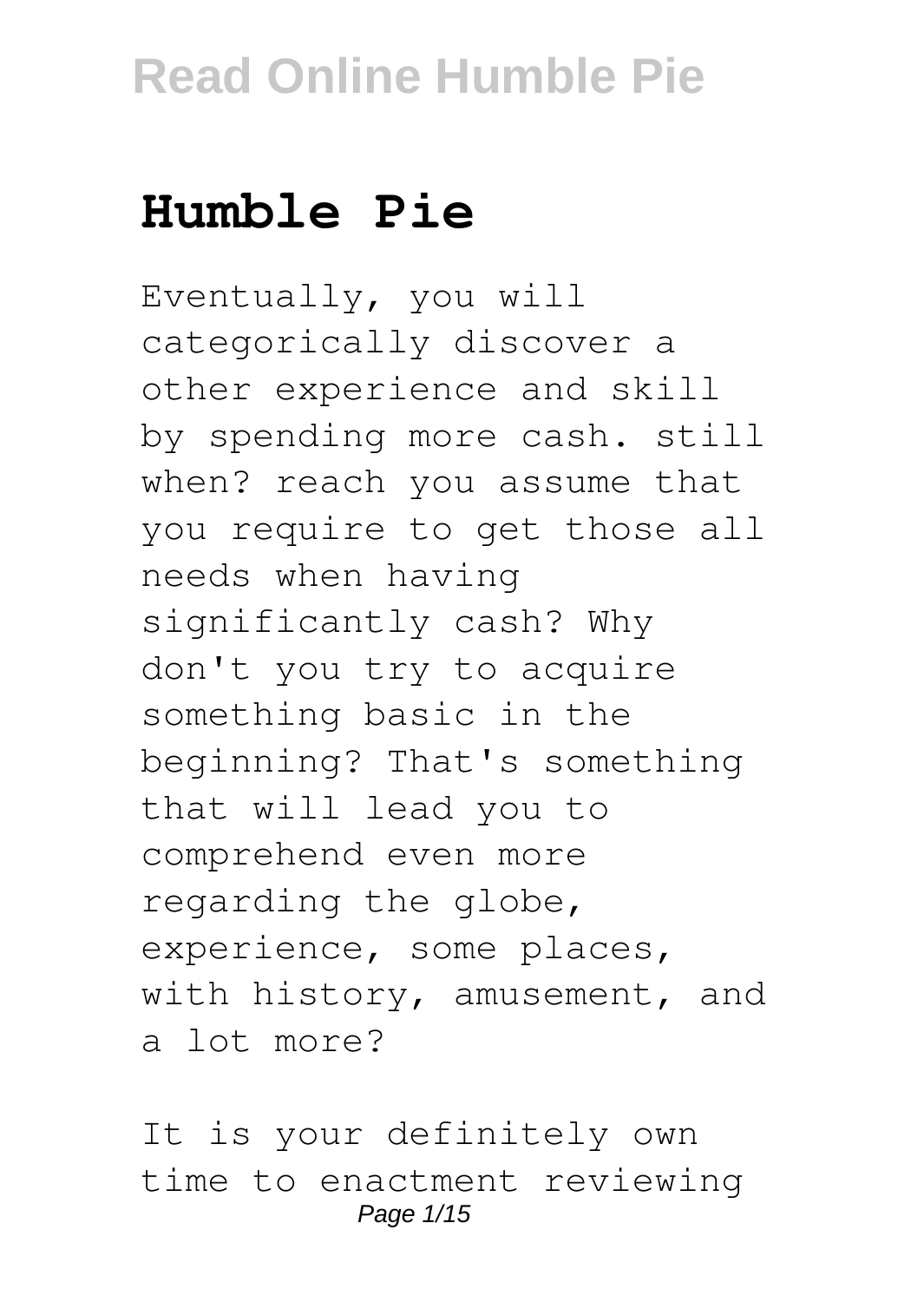habit. accompanied by guides you could enjoy now is **humble pie** below.

Humble Pie Humble Pie book by Majo For Children 8 to 80 Frankie Stew and Harvey Gunn - Humble Pie (Official Audio) H u m b l e ͟P͟i͟e͟--Full Album HQ 1970 Humble Pie - Natural Born Bugie (aka Natural Born Boogie) (1969) Humble Pie - Performance: Rockin' the Fillmore (full album) (VINYL) Humble Pie › As Safe as Yesterday Is (FULL ALBUM) Humble Pie Humble Pi: plane wrong Humble Pie - For Your Love (1970) Humble Pie - Natural Born Bugie - 2nd version (1969) The Internet Page 2/15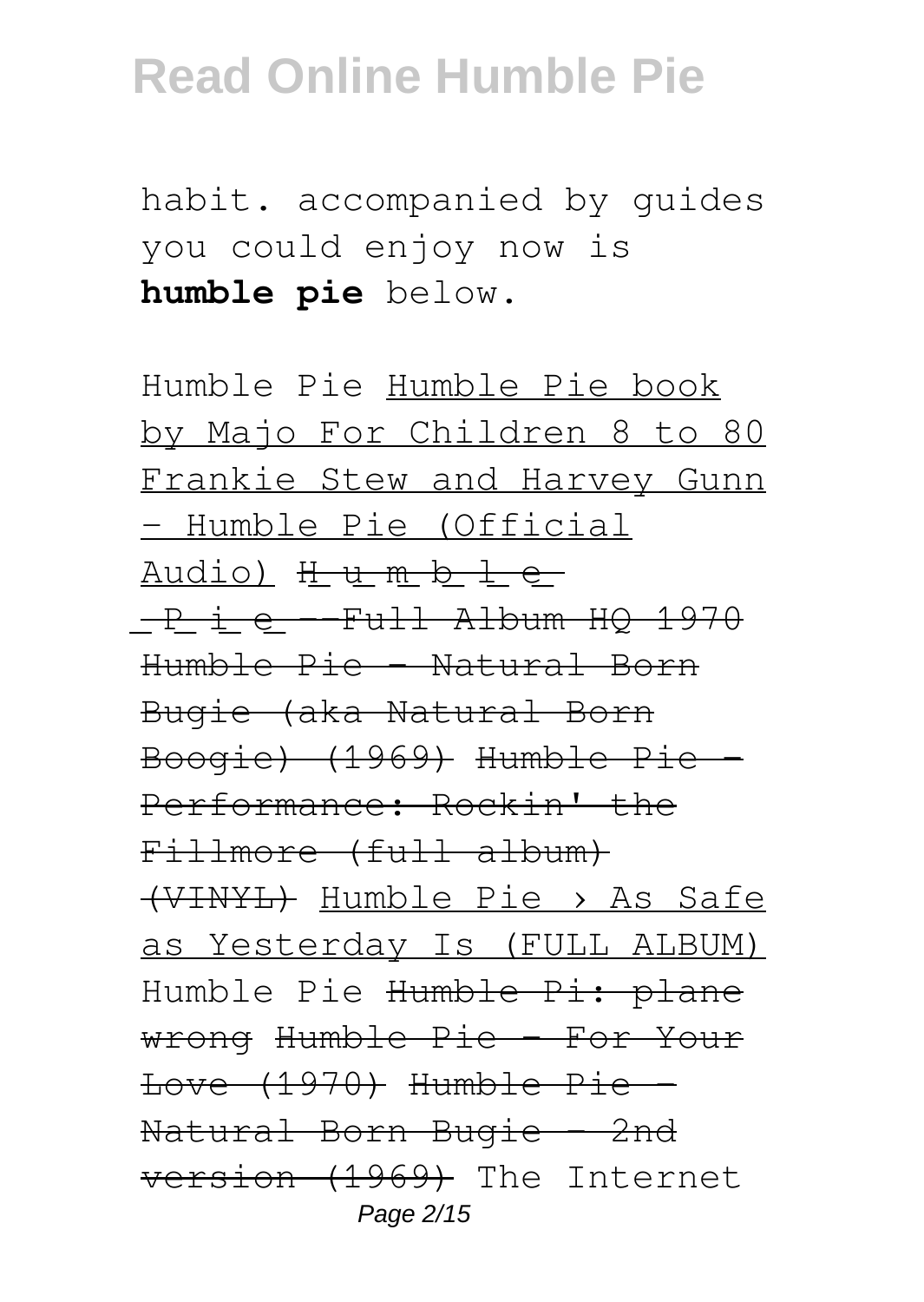- Next Time / Humble Pie (Official Audio) **H̰ṵm̰b̰l̰ḛ** P IE--Rock on 1971--Full **Album** Humble Pie Roach Card Flip Book Peter Frampton - Was it difficult to leave Humble Pie? **Humble Pie - For** Your Love H um b l e P<sub>ie</sub>-Smokin' 1972 Full Album Humble Pie Reunion - I Don't Need No DoctorHumble Pie Q\u0026A - Equipment **Humble Pie-30 Days In The Hole Humble Pie** Humble Pie are an English rock music band formed by Steve Marriott in Moreton, Essex during 1969. They are known as one of the first supergroups of the late 1960s, and found success on

Page 3/15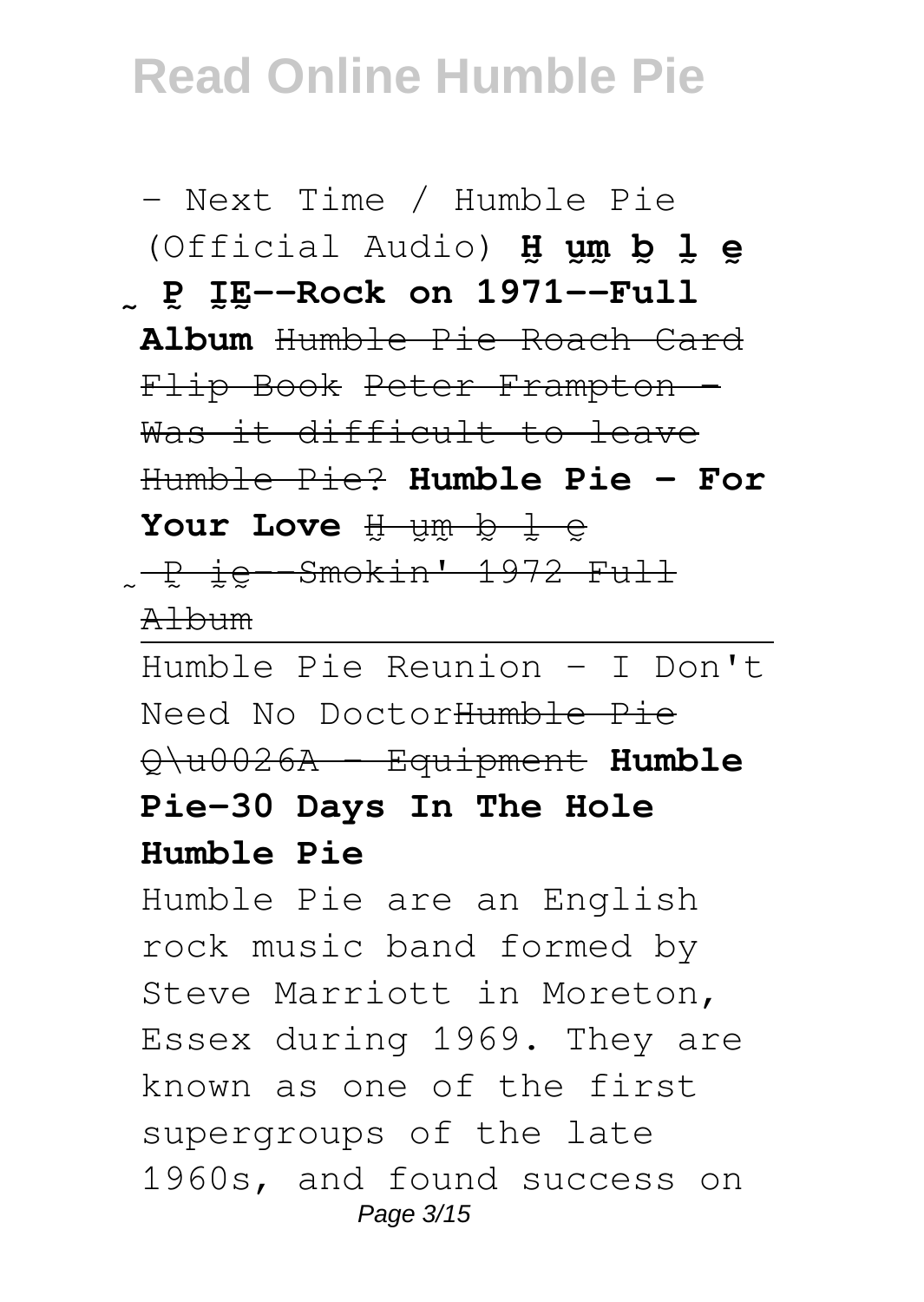both sides of the Atlantic in the early 1970s with such songs as " Black Coffee ", " 30 Days in the Hole ", " I Don't Need No Doctor " and " Natural Born Bugie ".

#### **Humble Pie - Wikipedia**

Definition of humble pie. : a figurative serving of humiliation usually in the form of a forced submission, apology, or retraction —often used in the phrase eat humble pie.

### **Humble Pie | Definition of Humble Pie by Merriam-Webster**

Humble Pie was a British rock music band from 1969-82, best known for its Page 4/15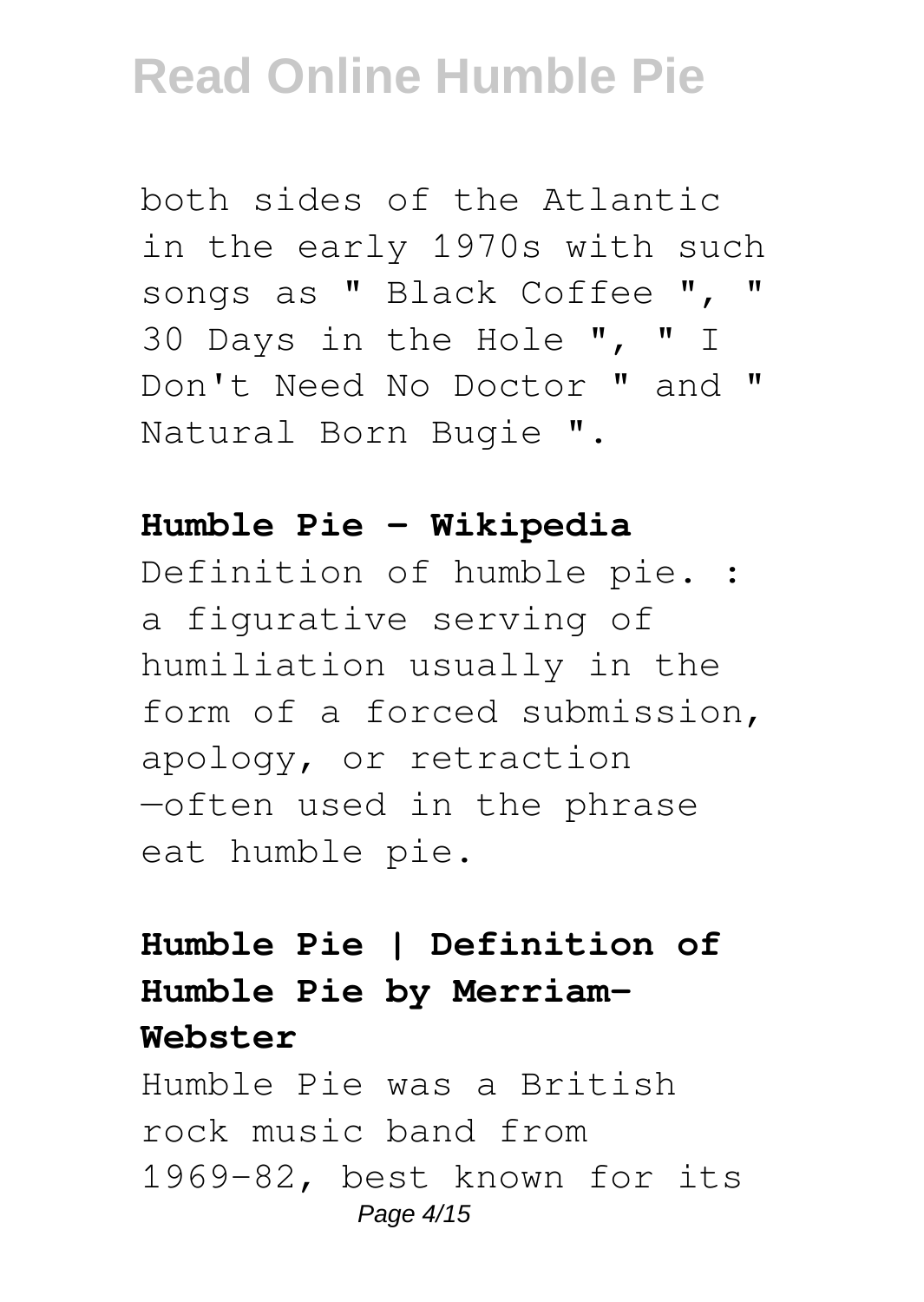hard-rocking recordings and concert performances during their peak period on A&M records from 1970-1975. The band initially consisted in 1969 of Steve Marriott (formerly of Small Faces; lead vocals, guitar, keyboar… read more

**Humble Pie music, videos, stats, and photos | Last.fm** Come experience perfectlyblistered, Neapolitaninspired pizza masterpieces with a chef selection of toppings that range in influence from classical to new world. Our quality artisanal ingredients and toppings are complemented by oven charred bubbles, rich Page 5/15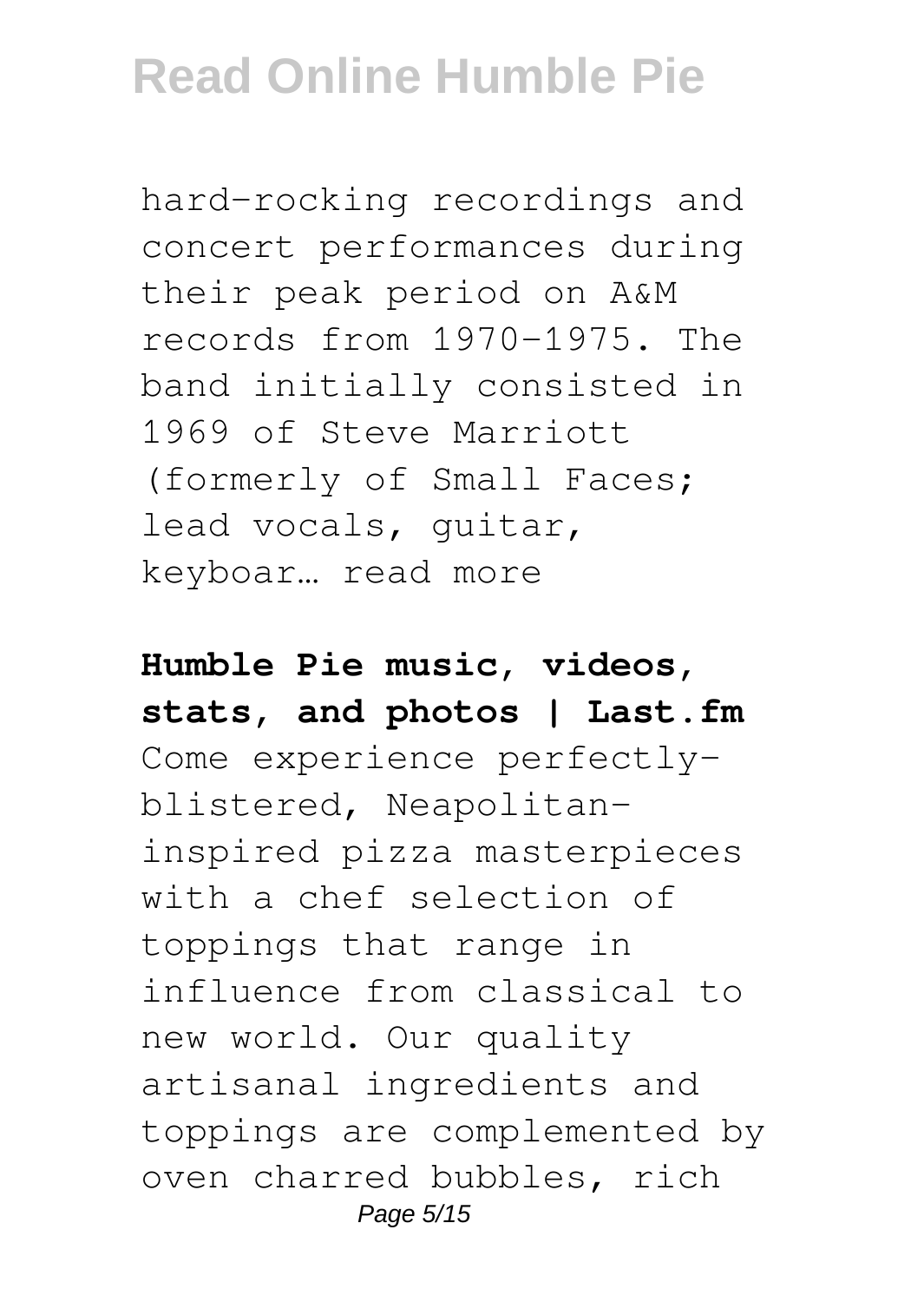tomato sauce and fresh mozzarella cheese to create a " World Class Pizza " that respects Neapolitan-inspired tradition while giving us our unique, signature, Humble Pie.

### **World Class Wood Oven Pizza Arizona | Humble Pie Pizza**

The humble pie was the star of the show (perhaps it's also because I didn't have huge expectations). It was not too "peanut-buttery", creamy and the crust had a nice crunch. This was my favorite part of our stay. The place was quirky and decorated with a mish mash of neat decorations. It was a fun experience. Page 6/15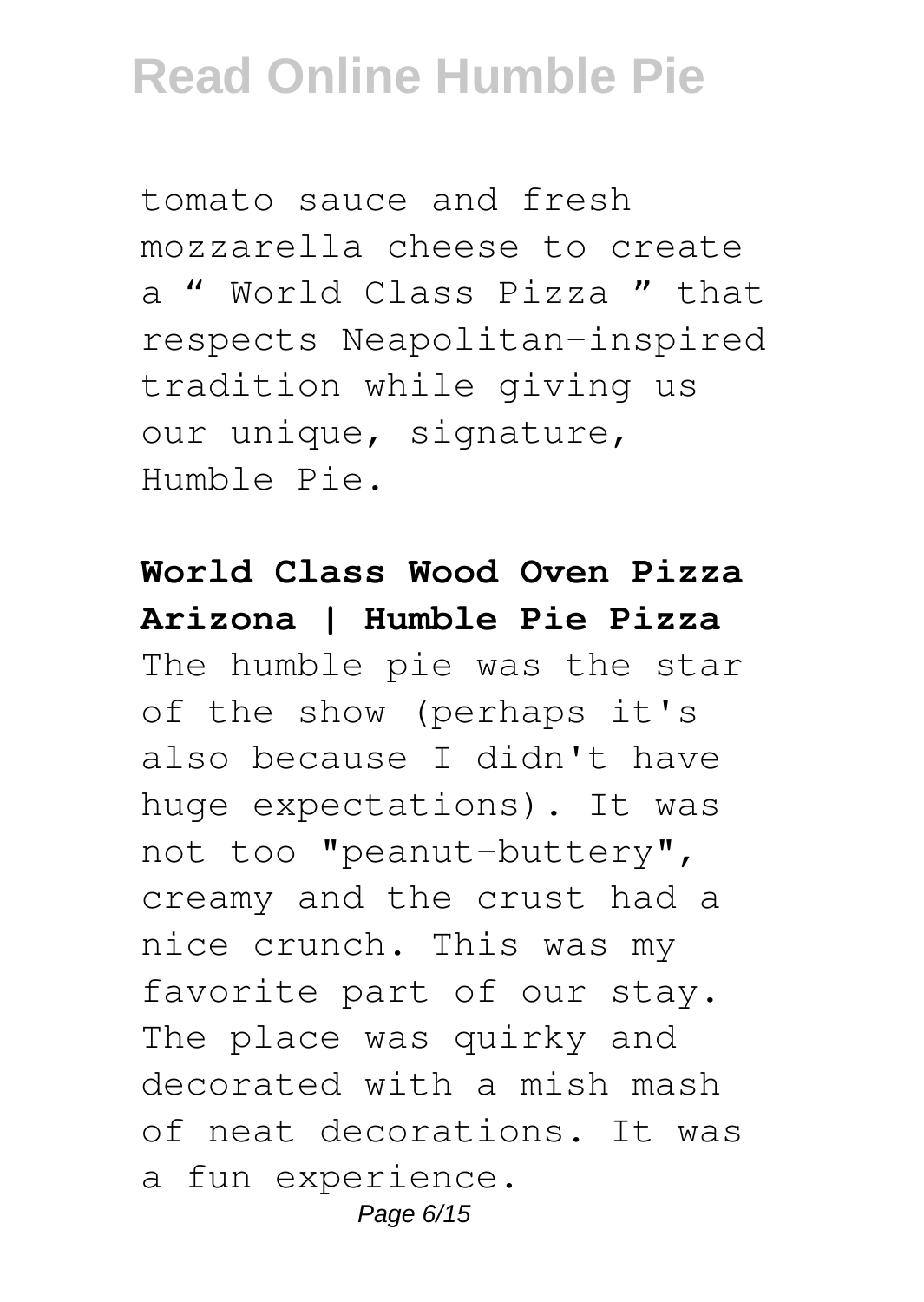**Humble Pie - Menu - Serendipity 3 - New York** Humble Pie Capitol Theatre, Port Chester, NY - Jul 15, 1971 Jul 15 1971 Humble Pie Eastown Theatre, Detroit, MI - Jul 16, 1971 Jul 16 1971 Last updated: 11 Dec 2020, 10:44 Etc/UTC

**Humble Pie Concert Setlist at Capitol Theatre, Port ...** Humble Pie Municipal Auditorium, Kansas City, MO - Aug 24, 1972 Aug 24 1972 Humble Pie Tulsa Assembly Center, Tulsa, OK - Aug 25, 1972 Aug 25 1972 Last updated: 22 Oct 2020, 00:48 Etc/UTC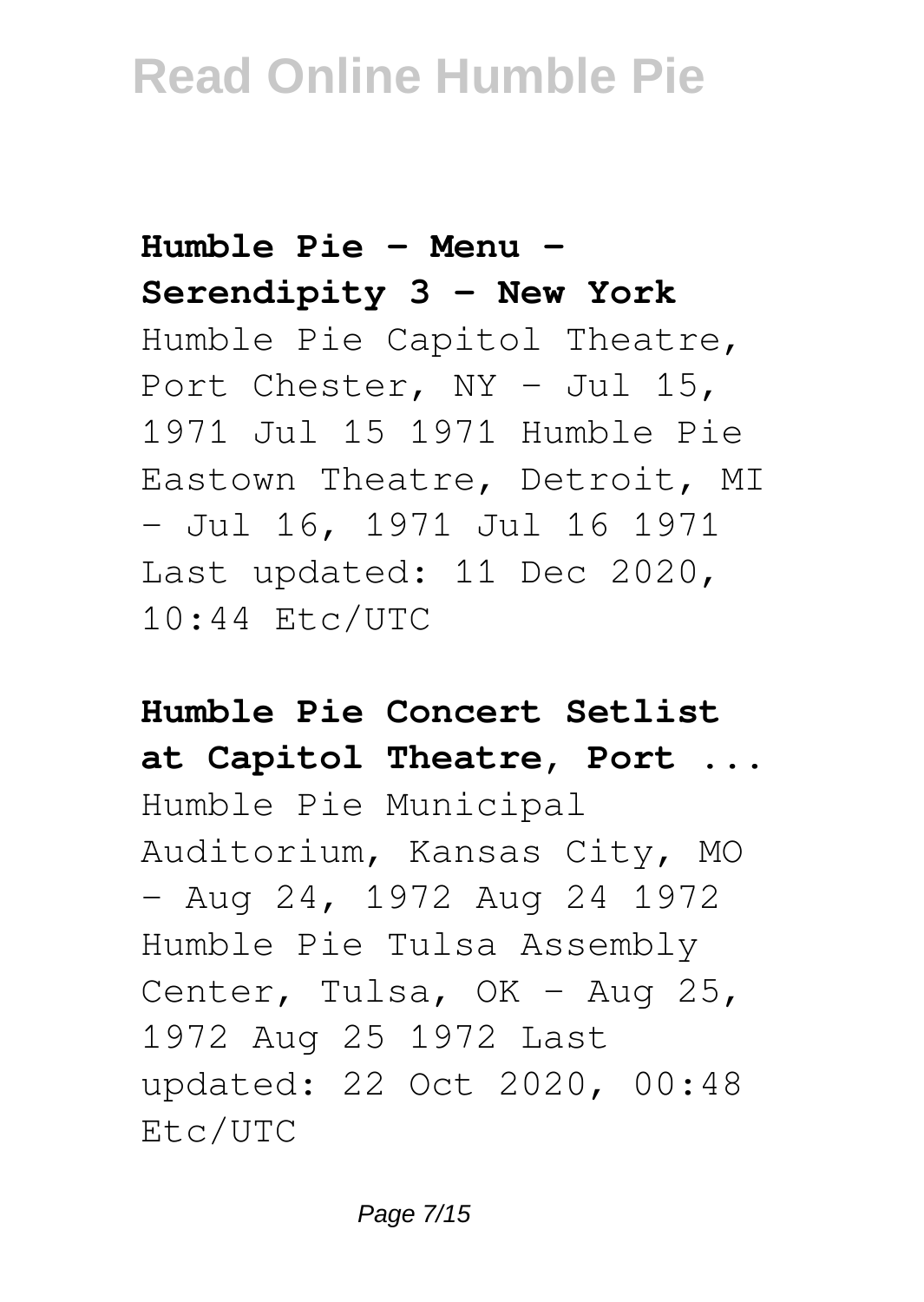### **Humble Pie Concert Setlist at Gaelic Park, The Bronx on**

Humble Pie - I'm Ready - Performance: Rocking the Fillmore (28 May 1971-8PM & 11:30 Shows Fillmore East, New York, NY Lee Michaels, Humble Pie, Fanny Lights:...

### **Humble Pie - I'm Ready - (Performance: Rocking the**

**...**

**...**

Humble Pie live at the LA Forum May 1973.A new transcode from "The Life And Times of Steve Marriott" doc. Better quality than the other one up. Dunno what's...

#### **Humble Pie - I Don't Need No** Page 8/15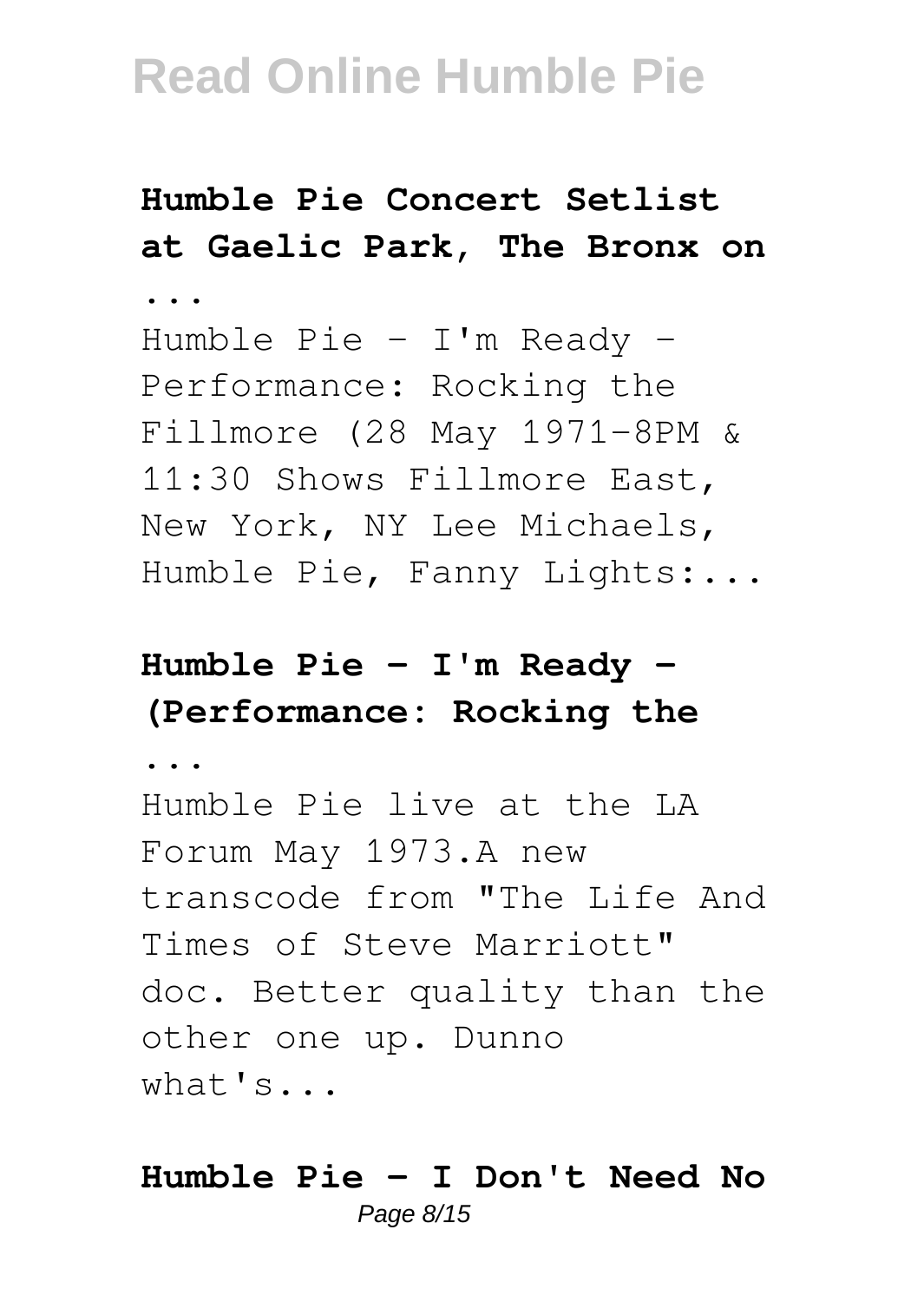#### **Doctor (Live LA Forum 1973**

**...**

We are local. It's all about quality ingredients and the best pie that I can make. Monday – Closed Tuesday – 11:00 AM to 8:00 PM Wednesday -  $11:00$  AM to  $8:00$ PM Thursday – Thanksgiving Closed Friday – Black Friday Closed Saturday – 11:00 AM – 10:00 PM Sunday – 11:00 AM – 8:00 PM

### **Home – Humble: Simply Good Pies. East Dallas home of**

**...**

Profile: Steve Marriott formed Humble Pie in 1968 with Greg Ridley, Peter Frampton and Jerry Shirley. Their debut single "Natural Page 9/15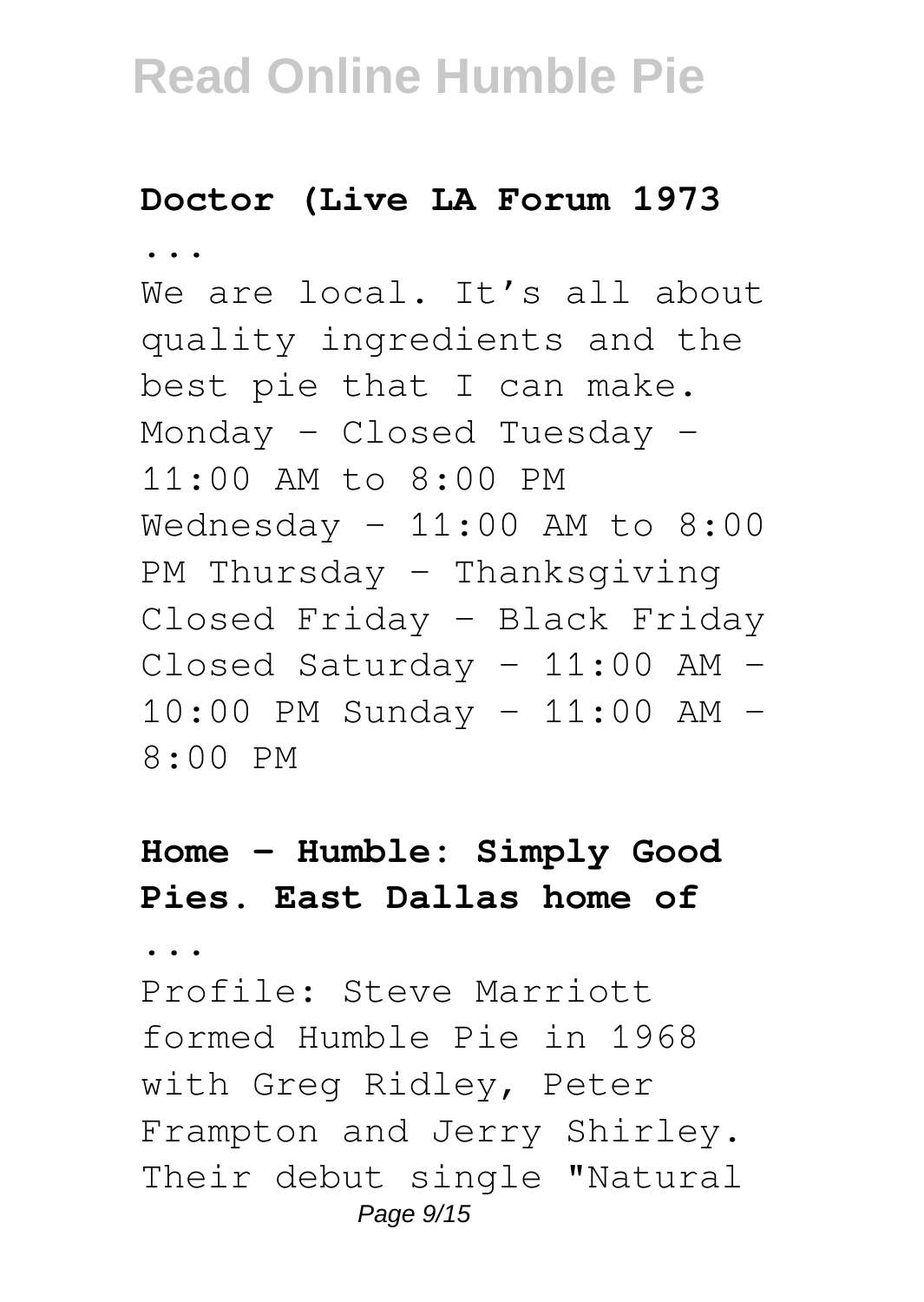Born Bugie" became a hit in the UK Singles Chart and was followed by the album As Safe As Yesterday Is, which rose to number sixteen in the UK album charts.

### **Humble Pie | Discography | Discogs**

Humble Pie Happy Valley Glendale 3890 w happy valley rd 623.580.4300. Hours: Monday-Friday 12pm-8:30pm (dine-in & takeout); Saturday-Sunday 11am-8:30pm. Brunch Saturday & Sunday 11-3pm. Humble pie scottsdale scottsdale 6149 n scottsdale rd 480.556.9900.

#### **Humble Pie Menu | Humble Pie Pizza**

Page 10/15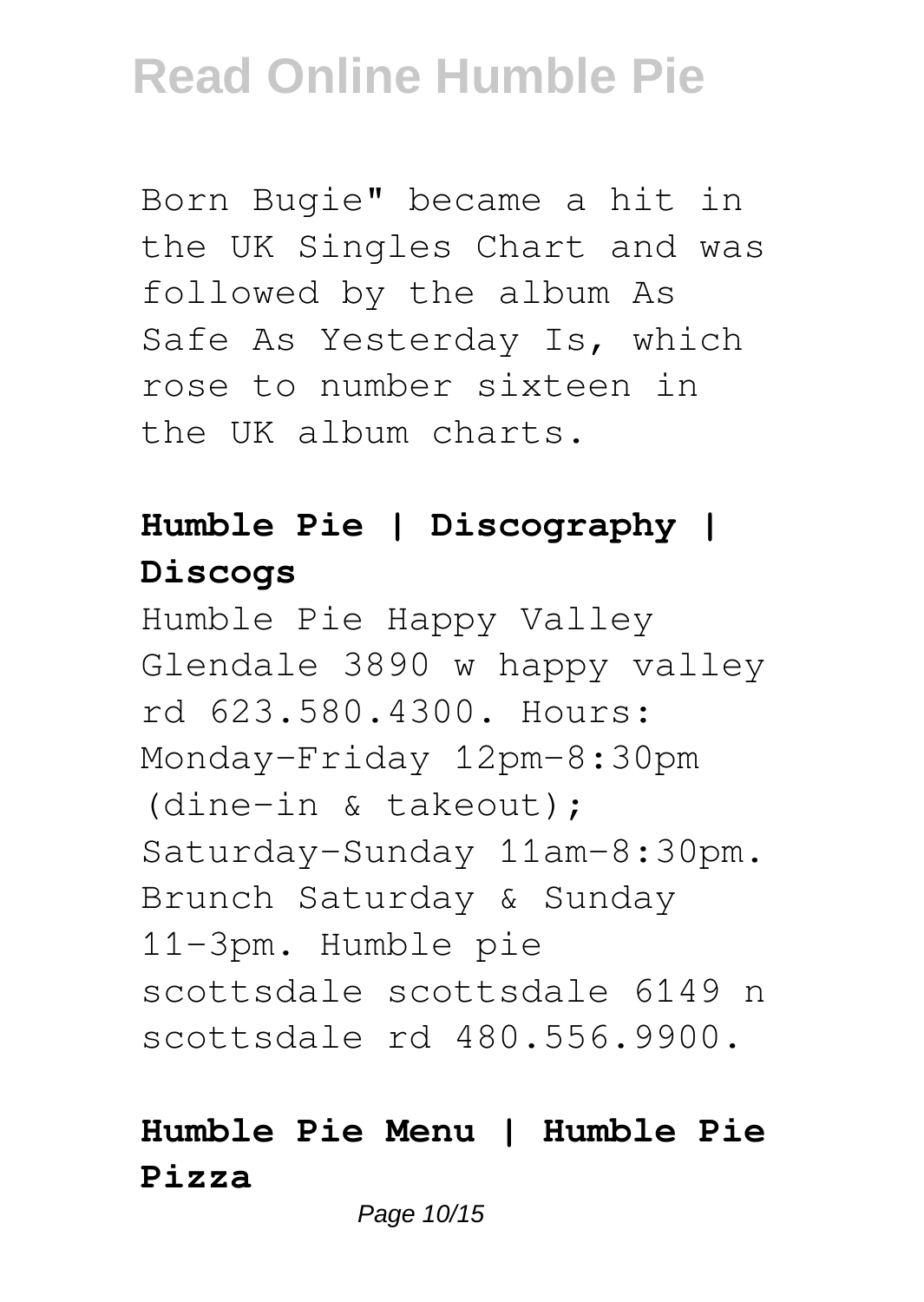In 1969 an exciting new supergroup was born. But the story of Humble Pie is one of frustration and crushing disappointment. It's 1972. Gathered in a suite in a plush Beverly Hills Hotel are lawyers, management, record company 'suits' and the four members of Humble Pie.

**Humble Pie: the story of quarrels, cocaine and unfulfilled ...** Live in New York 1971 is an audience-recorded gig at the Academy of Music in New York. While the sound quality isn't great, it does feature the initial appearance of guitarist Clem Page 11/15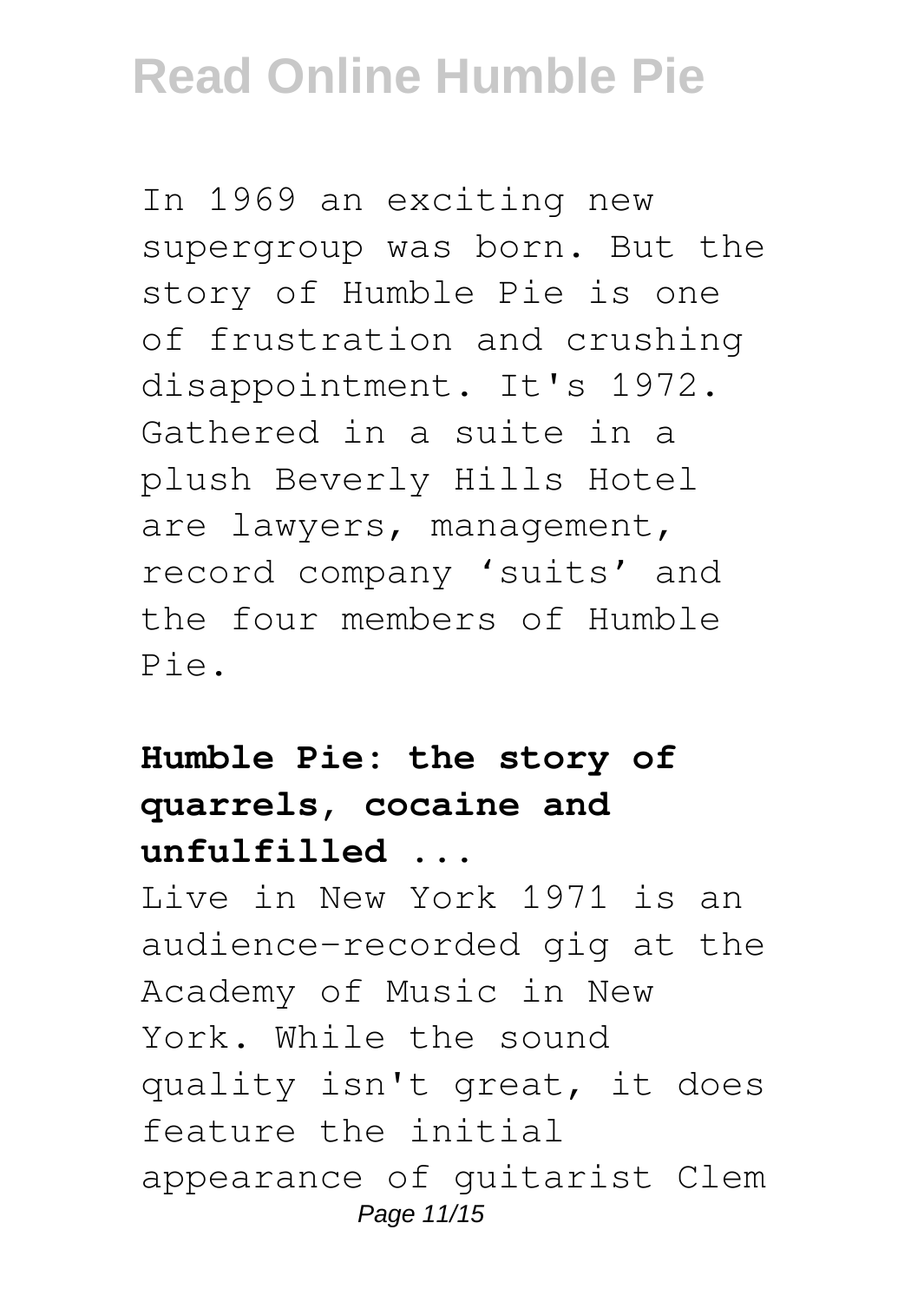Clempson, who took over after Peter Frampton left the band. This is typical Humble Pie boogie rock of the period, with decent performances of "C'mon Everybody," "Four Day Creep," and "I Don't Need No Doctor."

### **Live in New York 1971 - Humble Pie | Songs, Reviews**

**...**

The sound quality on this Humble Pie recording is abysmal! Humble Pie are the greatest ever rock band in my opinion but this atrocious CD serves them no justice. Not a patch on their wonderful `Performance: Rockin' the Page 12/15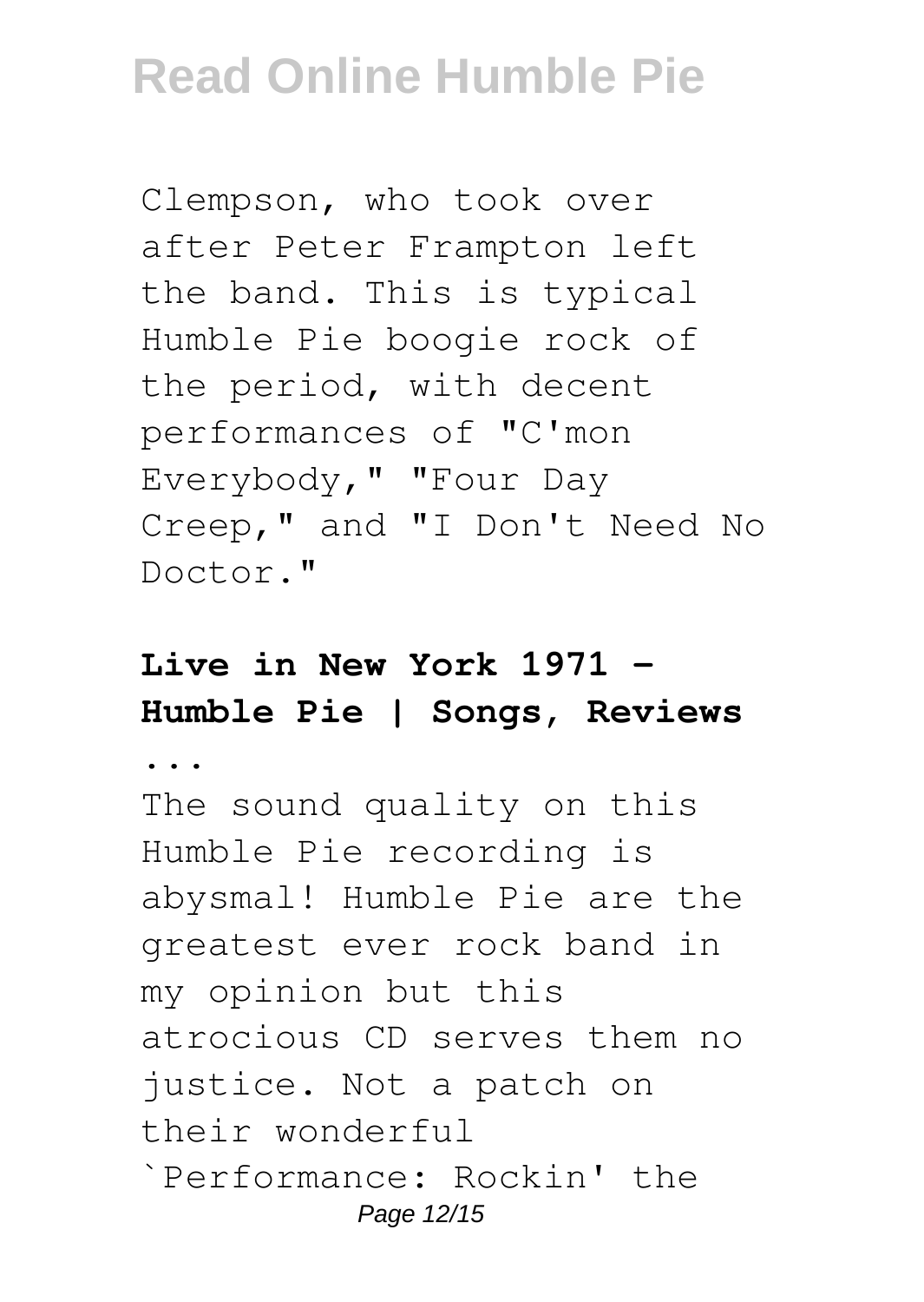Fillmore' album.

**HUMBLE PIE - Live in New York 1971 - Amazon.com Music** Humble Pie is OPEN. Dine-in, take-out, or get Seattle's sustainable wood-fired pizza delivered. Our outdoor patio garden is now open for 50% capacity service. Come grab a pie and say hello to our chickens! Happy hour 4-6pm daily and 50% off wine bottles weekly for Wine Wednesday. Follow our instagram @humblepie\_seattle for specials and real-time updates from the kitchen.

### **Humble Pie – Seattle – Home of Seattle's acclaimed wood ...**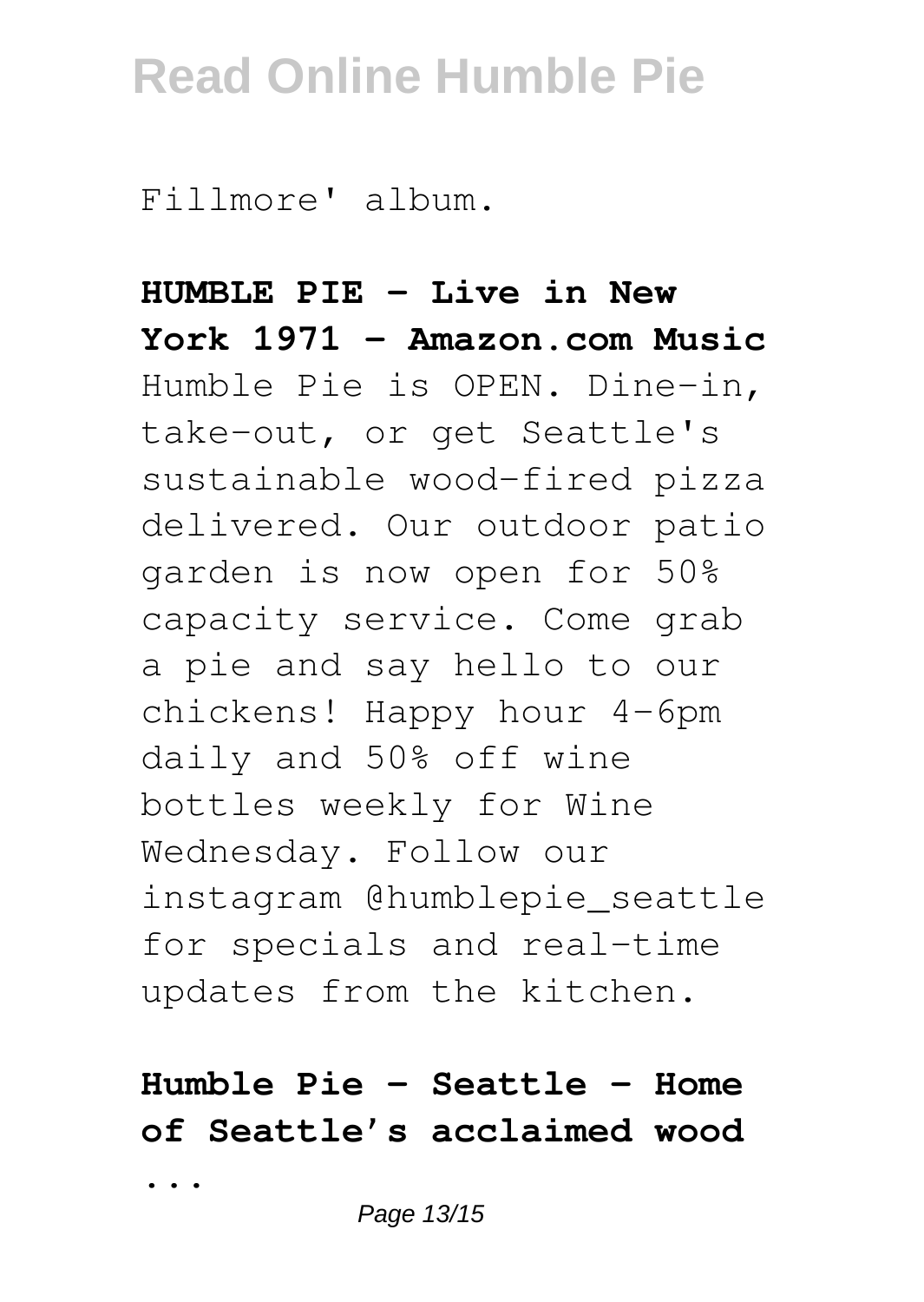British hard rock supergroup with a turbocharged version of the blues that proved influential to many rock and metal bands.

### **Humble Pie | Album Discography | AllMusic**

The sound quality on this Humble Pie recording is abysmal! Humble Pie are the greatest ever rock band in my opinion but this atrocious CD serves them no justice. Not a patch on their wonderful `Performance: Rockin' the Fillmore' album.

### **Live in New York 1971 by Humble Pie on Amazon Music**

**...**

Page 14/15